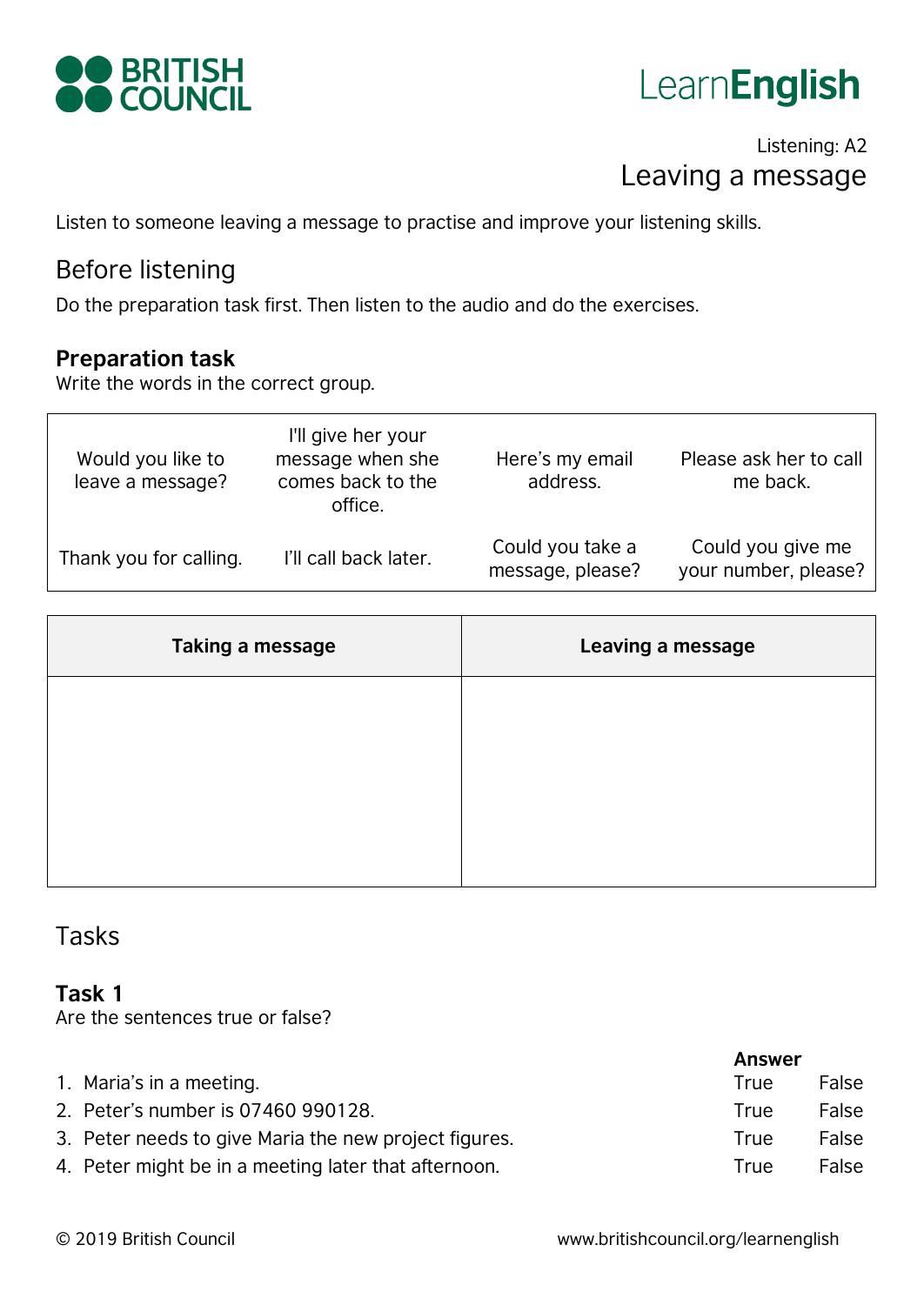

# LearnEnglish

- 5. Peter prefers Maria to email him back instead of calling back.
- 6. Peter's email address is peter.griffin@pxo.com

**True True** False False

### **Task 2**

Write a number (1–6) to put the sentences in the correct order.

Thank you. Goodbye.

I'm sorry. She's not here at the moment. Would you like to leave a message?

That's fine. I'll tell her you called. Goodbye.

- It's OK. She already has my number.
	- Yes, please. Could you tell her that Peter Griffin called?
- Sure. Would you like to leave a number?

#### **Discussion**

How often do you make phone calls in English?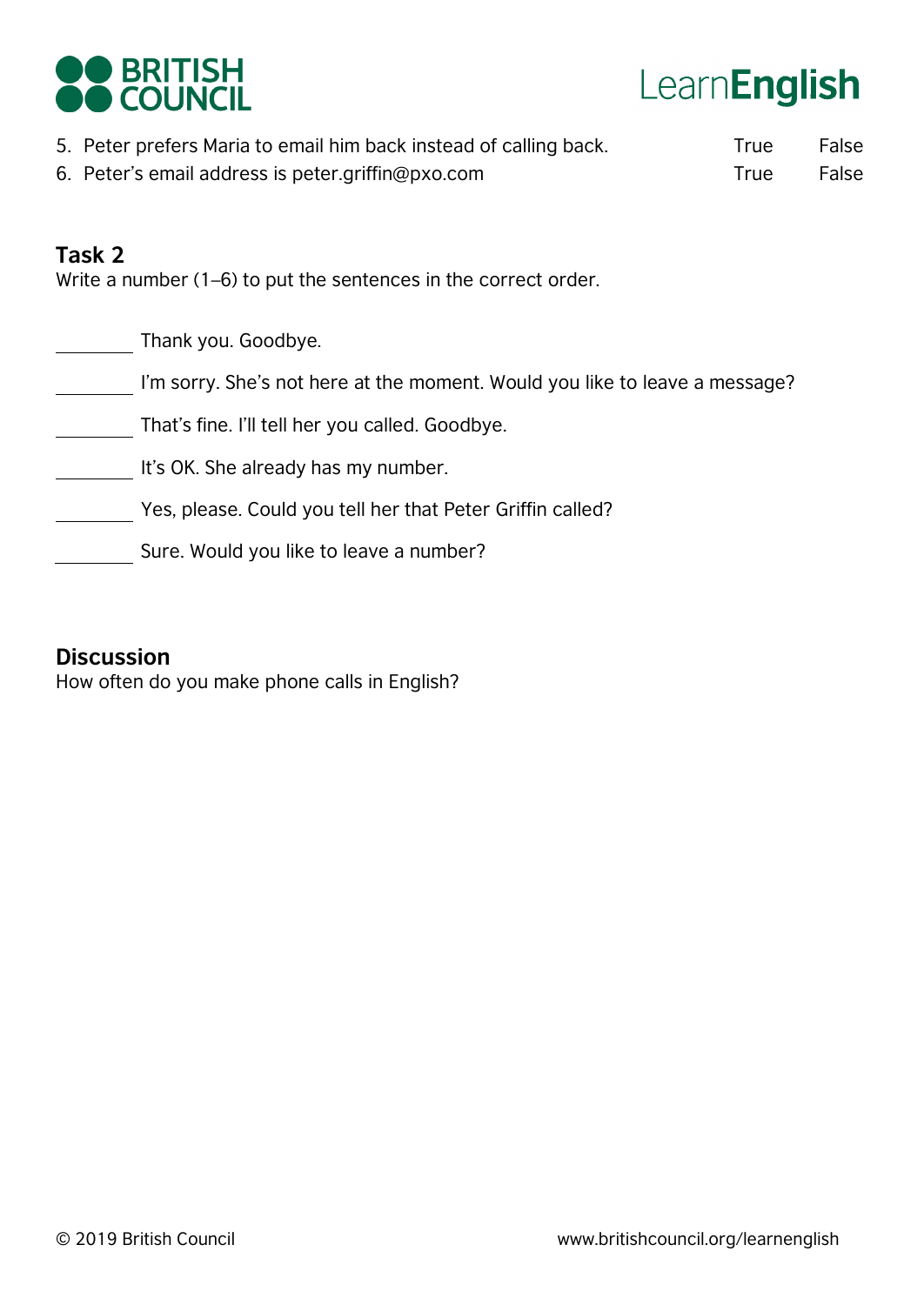



## **Transcript**

**Jane**: Hello, this is the sales department. Jane Solomon speaking.

**Peter**: Hello, is Maria Fernandez there, please?

**Jane**: No, I'm sorry. She's not in the office at the moment. She's on her lunch break.

**Peter**: Oh. Could you take a message, please? Could you tell her that Peter Griffin called?

**Jane**: Sure. Could you give me your number?

**Peter**: It's 0-7-4-6-0 double 9-0-1 double 8.

**Jane**: Thanks. That's 0-7-4-6-0 2-9-0-1-2-8.

**Peter**: Sorry, no. It's 0-7-4-6-0 9-9-0-1-8-8.

**Jane**: 9-9-0-1-8-8.

**Peter**: Yes. Please ask her to call me back, and tell her it's about the PXO project. I need the new project figures.

**Jane**: The PXO project. Right. I'll give her your message when she comes back to the office.

**Peter**: Thank you. In case I'm in a meeting when she calls back, can I give you my email address too?

**Jane**: Of course.

**Peter**: Great. It's P-E-T-E-R dot G-R-I-F-F-I-N at F-R-E-S-H dot com.

**Jane**: Can I read that back to you?

**Peter**: Sure.

**Jane**: That's P-E-T-E-R dot G-R-I-F-F-I-N at F-R-E-S-H dot com.

**Peter**: Yes, that's it.

**Jane**: OK. I'll tell her you called.

**Peter**: Thank you. Goodbye.

**Jane**: Goodbye.